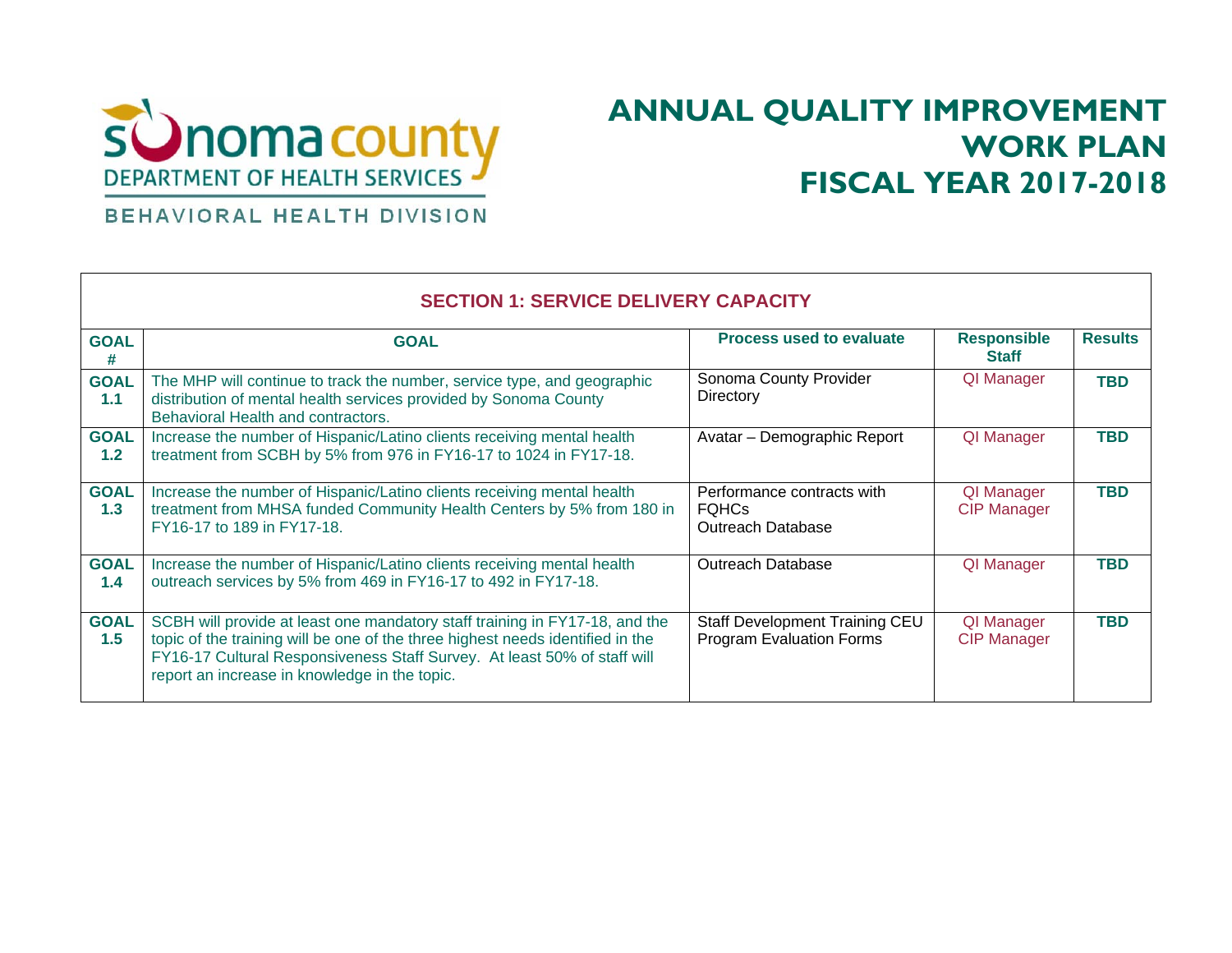| <b>GOAL</b><br>#   | <b>GOAL</b>                                                                                                                                                                                                                                  | <b>Process used to evaluate</b>                                                       | <b>Responsible</b><br><b>Staff</b>                        | <b>Results</b> |  |
|--------------------|----------------------------------------------------------------------------------------------------------------------------------------------------------------------------------------------------------------------------------------------|---------------------------------------------------------------------------------------|-----------------------------------------------------------|----------------|--|
| <b>GOAL</b><br>1.6 | Support bilingual and bicultural staff working towards licensure to increase<br>the number of bilingual and bicultural Behavioral Health Interns that become<br>licensed clinicians by offering five licensure support trainings in FY17-18. | <b>Staff Training</b>                                                                 | <b>QI</b> Manager<br><b>WET Coordinator</b>               | <b>TBD</b>     |  |
| <b>GOAL</b><br>1.7 | Increase the FTE for county-funded peer positions by 5%:<br>From 35.63% FTE on 6/30/17 to 37.4 FTE as of 6/30/18.                                                                                                                            | <b>Consumer and Family</b><br><b>Employment Fiscal Summary</b><br>FY17-18             | QI Manager                                                | <b>TBD</b>     |  |
| <b>GOAL</b><br>1.8 | Documentation in 95% of charts audited for county-run programs and for<br>contractors' programs will show that all consents were completed in the<br>client's primary (threshold) language.                                                  | Chart review                                                                          | <b>QA Manager</b>                                         | <b>TBD</b>     |  |
| <b>GOAL</b><br>1.9 | Documentation in 95% of charts audited of monolingual clients in county-run<br>programs and in contractors' programs will show that all services were<br>conducted in the client's primary language.                                         | <b>Monolingual Client Audit</b><br>Spreadsheet                                        | QA Manager                                                | <b>TBD</b>     |  |
|                    | <b>SECTION 2: SERVICE ACCESSIBILITY</b>                                                                                                                                                                                                      |                                                                                       |                                                           |                |  |
| <b>GOAL</b><br>2.1 | 95% of calls to the 24-hour toll free telephone number will be answered by a<br>live person to provide information to beneficiaries about how to access<br>specialty mental health services.                                                 | <b>OPTUM Monthly Reports</b>                                                          | QI Manager<br><b>Access Manager</b>                       | <b>TBD</b>     |  |
| <b>GOAL</b><br>2.2 | 100% of persons seeking urgent services after hours will have a warm hand<br>off to Crisis Stabilization Unit (CSU) where further assessment can be<br>facilitated.                                                                          | <b>OPTUM Monthly Reports</b>                                                          | QI Manager<br><b>CSU Manager</b><br><b>Access Manager</b> | <b>TBD</b>     |  |
| <b>GOAL</b><br>2.3 | 100% of non-urgent after-hours callers requesting a service will receive a<br>call back the next business day.                                                                                                                               | <b>OPTUM Monthly Reports</b><br>Initial Request to Mental Health<br>Services Database | QI Manager<br><b>Access Manager</b>                       | <b>TBD</b>     |  |
| <b>GOAL</b><br>2.4 | 95% of the adult beneficiaries who are screened as needing an urgent<br>mental health assessment will receive services within 2 business days.                                                                                               | Initial Request to Mental Health<br>Services Database                                 | QI Manager<br><b>Access Manager</b>                       | <b>TBD</b>     |  |
| <b>GOAL</b><br>2.5 | Achieve a 25% increase in the number of initial assessments attended<br>within 10 business days from the date of the initial request for service.<br>From 25.8% in FY16-17 to 32.3% in FY17-18.                                              | Initial Request to Mental Health<br>Services Database                                 | QI Manager<br><b>Access Manager</b>                       | <b>TBD</b>     |  |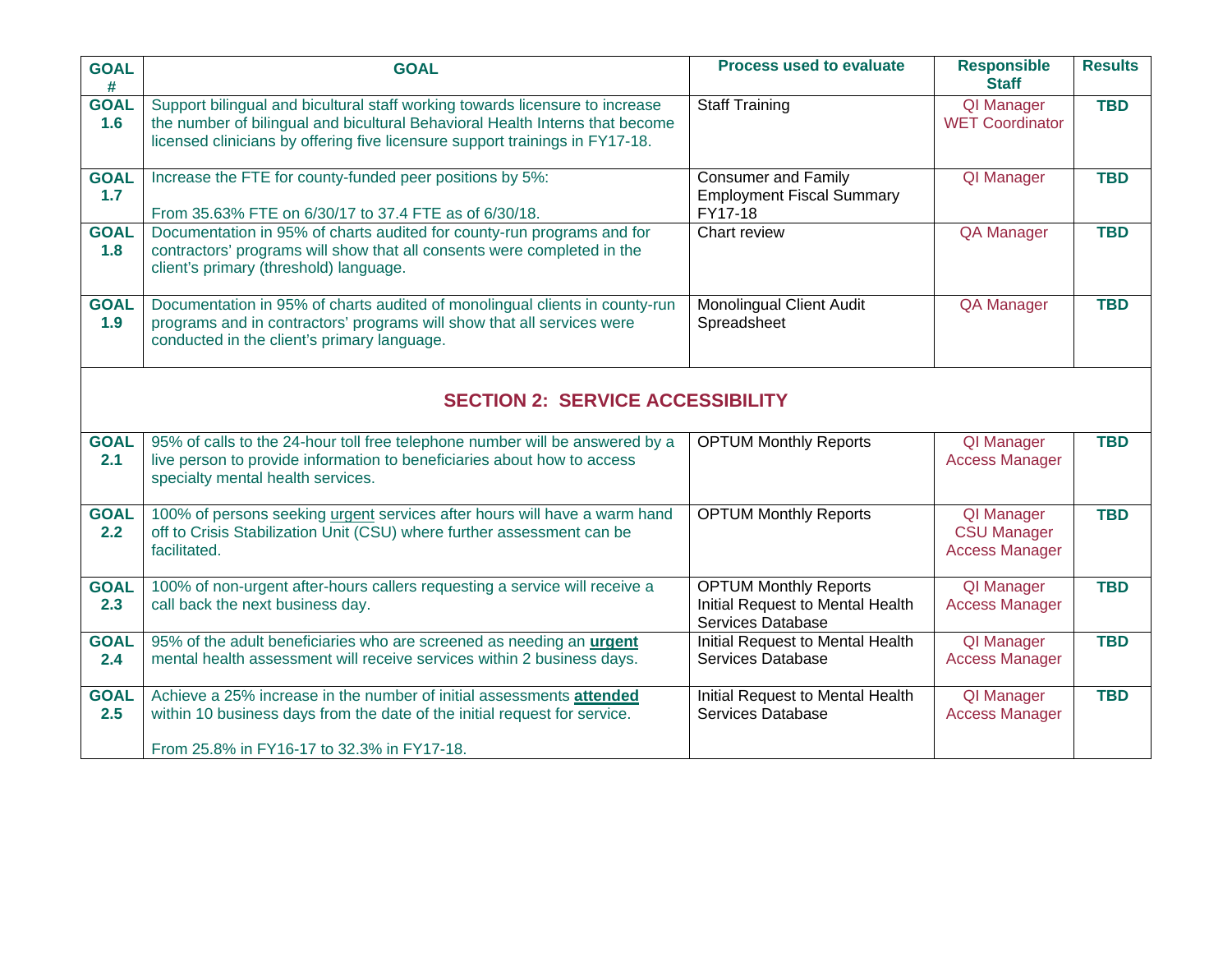| <b>GOAL</b><br>#                           | <b>GOAL</b>                                                                                                                                                                                                                                                                                                  | <b>Process used to evaluate</b>                                                                                                                                            | <b>Responsible</b><br><b>Staff</b>         | <b>Results</b> |
|--------------------------------------------|--------------------------------------------------------------------------------------------------------------------------------------------------------------------------------------------------------------------------------------------------------------------------------------------------------------|----------------------------------------------------------------------------------------------------------------------------------------------------------------------------|--------------------------------------------|----------------|
| <b>GOAL</b><br>2.6                         | A 25% increase from the previous FY16-17, in the number of clients that<br>attended an initial psychiatric assessment appointment within 10 business<br>days from date of the initial outpatient mental health assessment.                                                                                   | Avatar                                                                                                                                                                     | <b>QI</b> Manager<br><b>Access Manager</b> | <b>TBD</b>     |
|                                            | From 54.9% in FY16-17 to 68.6 % in FY17-18.                                                                                                                                                                                                                                                                  |                                                                                                                                                                            |                                            |                |
| <b>GOAL</b><br>2.7                         | The no-show rate for adult clients scheduled for the 1st available initial<br>assessment by the Access Team will not exceed 25%.                                                                                                                                                                             | Initial Request to Mental Health<br>Services Database                                                                                                                      | QI Manager<br><b>Access Manager</b>        | <b>TBD</b>     |
| <b>GOAL</b><br>2.8                         | The no-show rate for adult clients scheduled for the 1st available initial<br>psychiatry appointment by the Access Team will not exceed 20%.                                                                                                                                                                 | Avatar                                                                                                                                                                     | <b>QI Manager</b><br><b>Access Manager</b> | <b>TBD</b>     |
| <b>SECTION 3: BENEFICIARY SATISFACTION</b> |                                                                                                                                                                                                                                                                                                              |                                                                                                                                                                            |                                            |                |
| <b>GOAL</b><br>3.1                         | Submit completed DHCS Adult, Older Adult, TAY, Youth and Family/Parents<br>of Youth Consumer Perception Satisfaction Survey data during the review<br>period to CIBHS on time.                                                                                                                               | DHCS Information Notice 13-14                                                                                                                                              | <b>QI</b> Manager                          | <b>TBD</b>     |
| <b>GOAL</b><br>3.2                         | Analyze Consumer Perception Surveys and disseminate the results to SCBH<br>staff and providers.                                                                                                                                                                                                              | <b>Consumer Perception</b><br><b>Satisfaction Surveys</b>                                                                                                                  | QI Manager                                 | <b>TBD</b>     |
| <b>GOAL</b><br>3.3                         | 100% of client grievances will be decided upon and communicated back to<br>the client within 60 days of receiving the grievance.                                                                                                                                                                             | Grievance Coordinator Database                                                                                                                                             | <b>QA Manager</b>                          | <b>TBD</b>     |
| <b>GOAL</b><br>3.4                         | 100% of client/family outpatient appeals will be decided upon and<br>communicated back to the client within 45 days of receiving the appeal.                                                                                                                                                                 | Appeals Coordinator Database                                                                                                                                               | QA Manager                                 | <b>TBD</b>     |
| <b>GOAL</b><br>3.5                         | 100% of client fair hearing results will be evaluated and if issues are<br>identified, they will be addressed within 60 days of the fair hearing results.                                                                                                                                                    | <b>Fair Hearings Spreadsheet</b>                                                                                                                                           | <b>QA Manager</b>                          | <b>TBD</b>     |
| <b>GOAL</b><br>3.6                         | 100% of client requests to change persons providing services will be<br>evaluated and addressed within 30 days of the request.                                                                                                                                                                               | Request for Change of Provider<br>Spreadsheet                                                                                                                              | <b>QA Manager</b>                          | <b>TBD</b>     |
| <b>SECTION 4: CLINICAL ISSUES</b>          |                                                                                                                                                                                                                                                                                                              |                                                                                                                                                                            |                                            |                |
| <b>GOAL</b><br>4.1                         | 90% adherence to practice guidelines. Each member of the psychiatric<br>medical staff will have five charts subject to peer review. Peer reviews will<br>utilize Sonoma County Behavioral Health Medication Monitoring Checklist<br>(MHS-114). Results of the peer review will be conveyed to each provider. | <b>Medication Monitoring results</b><br>are reported bi-annually to the<br><b>Quality Improvement Policy</b><br>(QIP) and Quality Improvement<br>Steering (QIS) committees | QI Manager<br><b>Medical Director</b>      |                |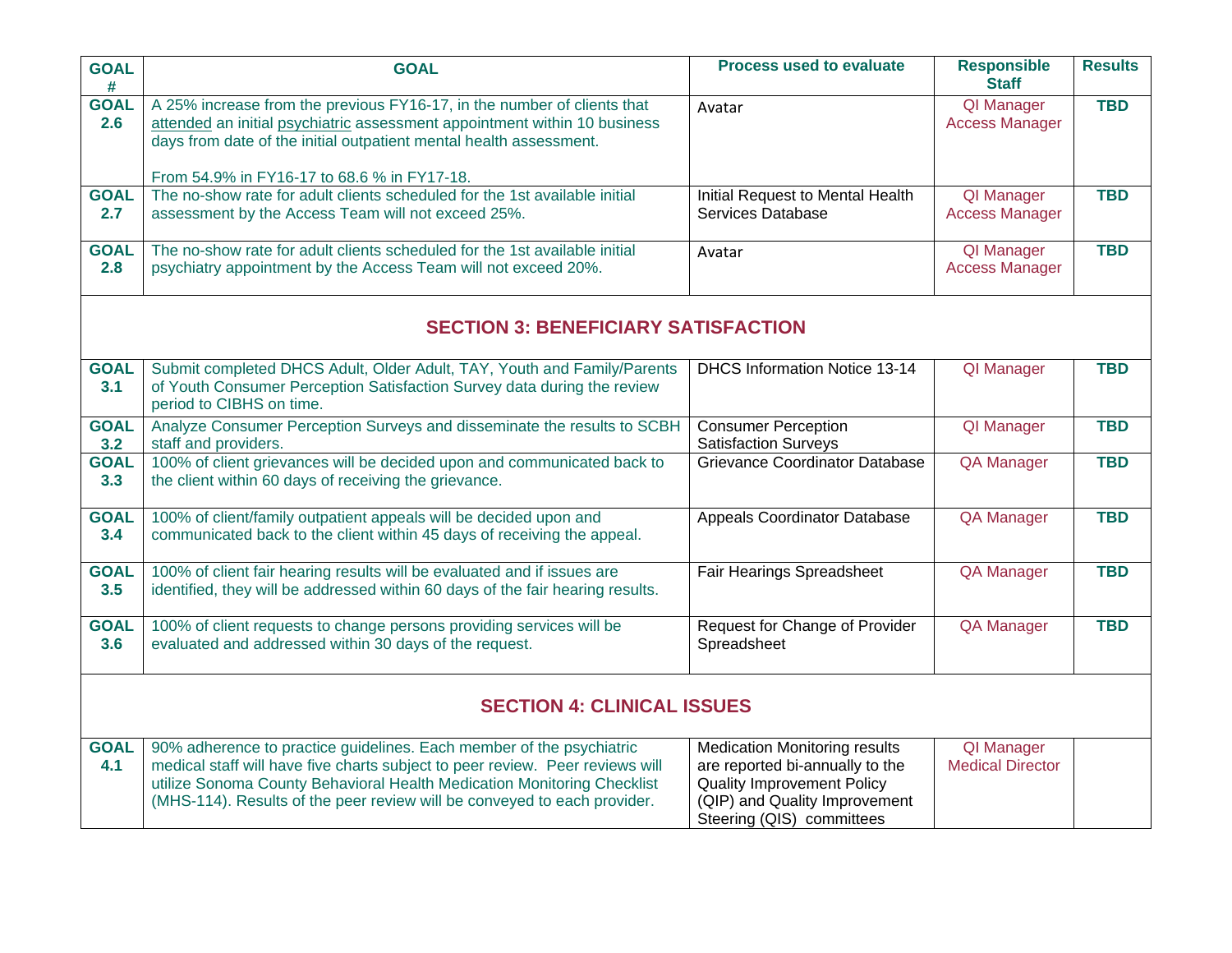| <b>GOAL</b><br>#    | <b>GOAL</b>                                                                                                                                                                                                                                                                                                        | <b>Process used to evaluate</b>                                                                      | <b>Responsible</b><br><b>Staff</b>                            | <b>Results</b> |
|---------------------|--------------------------------------------------------------------------------------------------------------------------------------------------------------------------------------------------------------------------------------------------------------------------------------------------------------------|------------------------------------------------------------------------------------------------------|---------------------------------------------------------------|----------------|
| <b>GOAL</b><br>4.2  | 100% of all sentinel events will be reviewed including all sentinel events<br>where potentially poor outcomes are identified. Identified issues from the<br>sentinel events committee will be placed on the agenda for Quality<br>Management Policy (QMP) and Quality Improvement Steering (QIS)<br>Committees.    | QIP Sentinel Event Report Sub-<br>Committee to monthly reviews                                       | <b>QI</b> Manager<br><b>Medical Director</b>                  |                |
| <b>GOAL</b><br>4.3  | 100% of sentinel event reports where risk issues are identified from the<br>sentinel event reviews will be addressed.                                                                                                                                                                                              | Sentinel Event tracking form.<br>Identifies issues will be brought<br>forward to QIP for discussion. | QI Manager<br><b>Medical Director</b>                         |                |
| <b>GOAL</b><br>4.4  | Reduce the average number of days for completed 1370 episodes for<br>outpatient clients with misdemeanors in 1370 status by 5%.<br>From 185.1 days in FY16-17 to 175.8 days in FY17-18.                                                                                                                            | 1370 Database                                                                                        | QI Manager<br><b>PPEA</b>                                     |                |
| <b>GOAL</b><br>4.5  | Clinical PIP: The average number of actionable items in the last ANSA<br>scores in FY17-18 will reduce by 15 % from the FY16-17 scores for FACT<br>clients participating in the Clinical PIP: Enhancing Mental Health Outcomes<br>to Reduce Recidivism.<br>From 20.0 in FY16-17 to 18.0 in FY17-18                 | <b>DCAR</b> report                                                                                   | QI Manager                                                    |                |
| <b>GOAL</b><br>4.6  | Non-Clinical PIP: At least 50% of non-Spanish speaking youth clients and<br>30% of Spanish speaking youth clients who are screened as needing a<br>mental health assessment, will attend an initial outpatient mental health<br>assessment within 10 business days from date of the initial request of<br>service. | Youth TTA Database from YFS<br>and youth contractors and<br>YellowSchedule                           | QI Manager<br><b>YFS Section</b><br>Manager                   |                |
| <b>GOAL</b><br>4.7  | For CY2017, SCBH will provide Therapeutic Behavioral Services at a<br>minimum of a 4% utilization rate for Medi-Cal beneficiaries under age of 21.                                                                                                                                                                 | Avatar report                                                                                        | QI Manager<br><b>YFS Section</b><br>Manager                   |                |
| <b>GOAL</b><br>4.8  | FSP: Clients in the FACT program will show a 5% reduction in average<br>number of jail days per episode in FY17-18.<br>From 48.6 days in FY16-17 to 46.2 days in FY17-18.                                                                                                                                          | Avatar                                                                                               | QI Manager and<br><b>FACT Manager</b>                         |                |
| <b>GOAL</b><br>4.9  | FSP: Clients in the TAY program will show a 10% reduction in the average<br>length of stay (LOS) in acute psychiatric hospitals.<br>From 18.2 days in FY16-17 to 16.4 days in FY17-18.                                                                                                                             | Avatar                                                                                               | QI Manager<br><b>YFS Section</b><br>Manager                   |                |
| <b>GOAL</b><br>4.10 | <b>FSP:</b> Clients in the OAT program will show a 10% reduction in the average<br>LOS in acute psychiatric hospitals.<br>From 9.5 days in FY16-17 to 8.5 days in FY17-18.                                                                                                                                         | Avatar report                                                                                        | QI Manager<br><b>Adult Services</b><br><b>Section Manager</b> |                |
| <b>GOAL</b><br>4.11 | FSP: Clients in the IRT program will show a 10% reduction in the average<br>LOS in acute psychiatric hospitals.<br>From 12.2 days in FY16-17 to 11.0 days in FY17-18.                                                                                                                                              | Avatar report                                                                                        | QI Manager<br><b>Adult Services</b><br><b>Section Manager</b> |                |